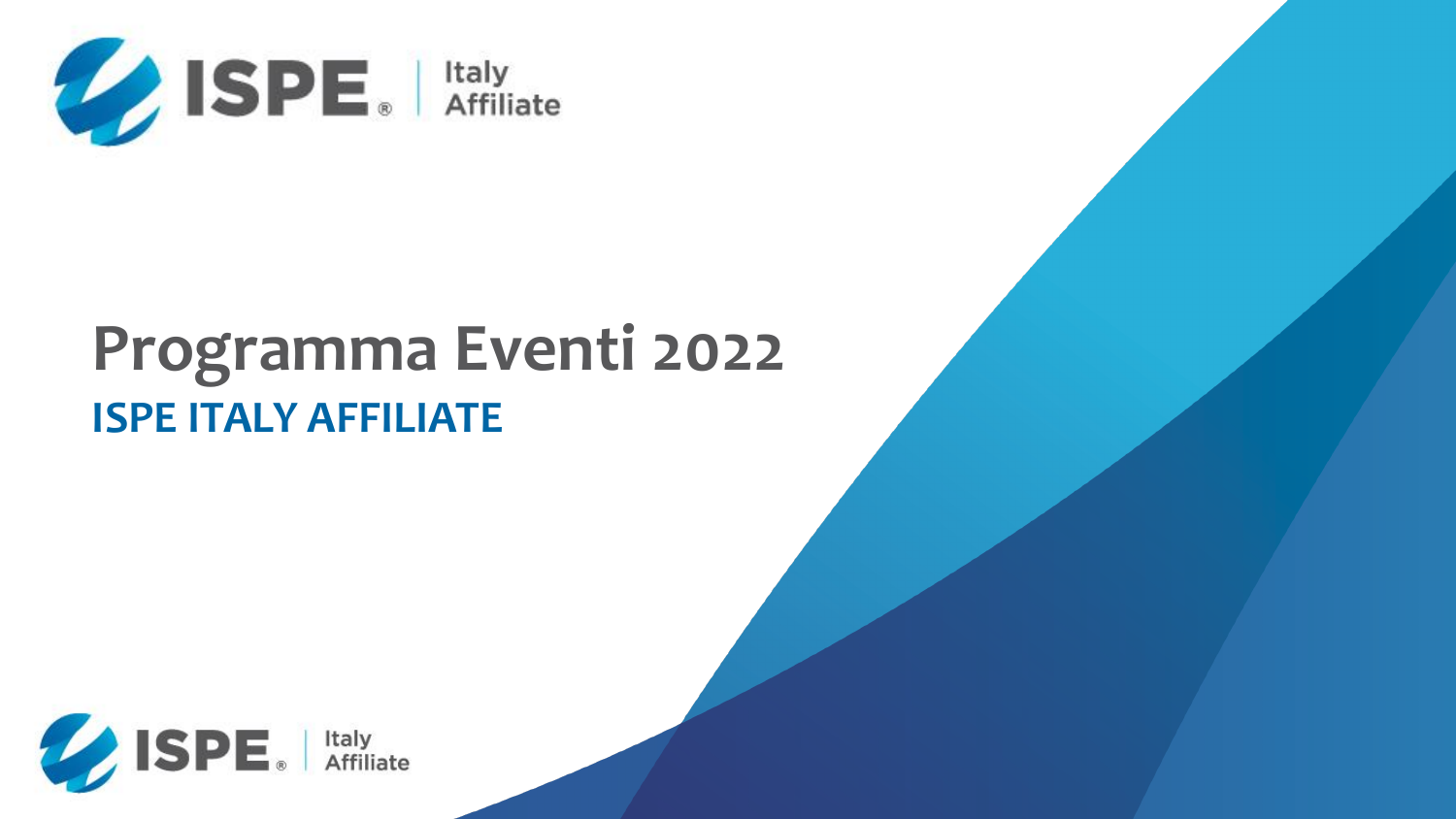$\epsilon$ econda parte del orum GAMP webinar

**1** collaborazione on SPS

| <b>MONTH</b>   | <b>DAY</b>        | <b>EVENT</b>                                                                                             | <b>WHERE</b> | <b>NOTE</b>                          |
|----------------|-------------------|----------------------------------------------------------------------------------------------------------|--------------|--------------------------------------|
| <b>GENNAIO</b> | 25                | <b>Cybersecurity (GdL GAMP Cybersecurity)</b>                                                            | Webinar      | Seconda par<br>forum GAMF<br>webinar |
| <b>APRILE</b>  | 06                | Attività regolatoria e CAPA                                                                              | Webinar      |                                      |
|                | 13                | Digitalizzazione e Pharma 4.0                                                                            | <b>MADE</b>  | In collaboraz<br>con SPS             |
|                | 20                | Assemblea Soci e elezioni CD                                                                             | In presenza  |                                      |
| <b>MAGGIO</b>  | 6<br>ore 10-12.45 | <b>Medical Device (GdL Medical Devices)</b><br>«Cambio di paradigma nel mondo dei dispositivi<br>medici» | Pharmintech  |                                      |
|                | 19                | Microbiologia e Annex 1 (GdL Annex1)                                                                     | In presenza  |                                      |
| <b>GIUGNO</b>  | 16                | Lean e Paperless Manufacturing (dove siamo<br>dopo il Covid?)                                            | Webinar      |                                      |
|                | 23                | Single use manufacturing technology /<br><b>Continuous manufacturing / Smart Robotic</b>                 | In presenza  |                                      |





## *Programma Eventi - 1°semestre 2022*

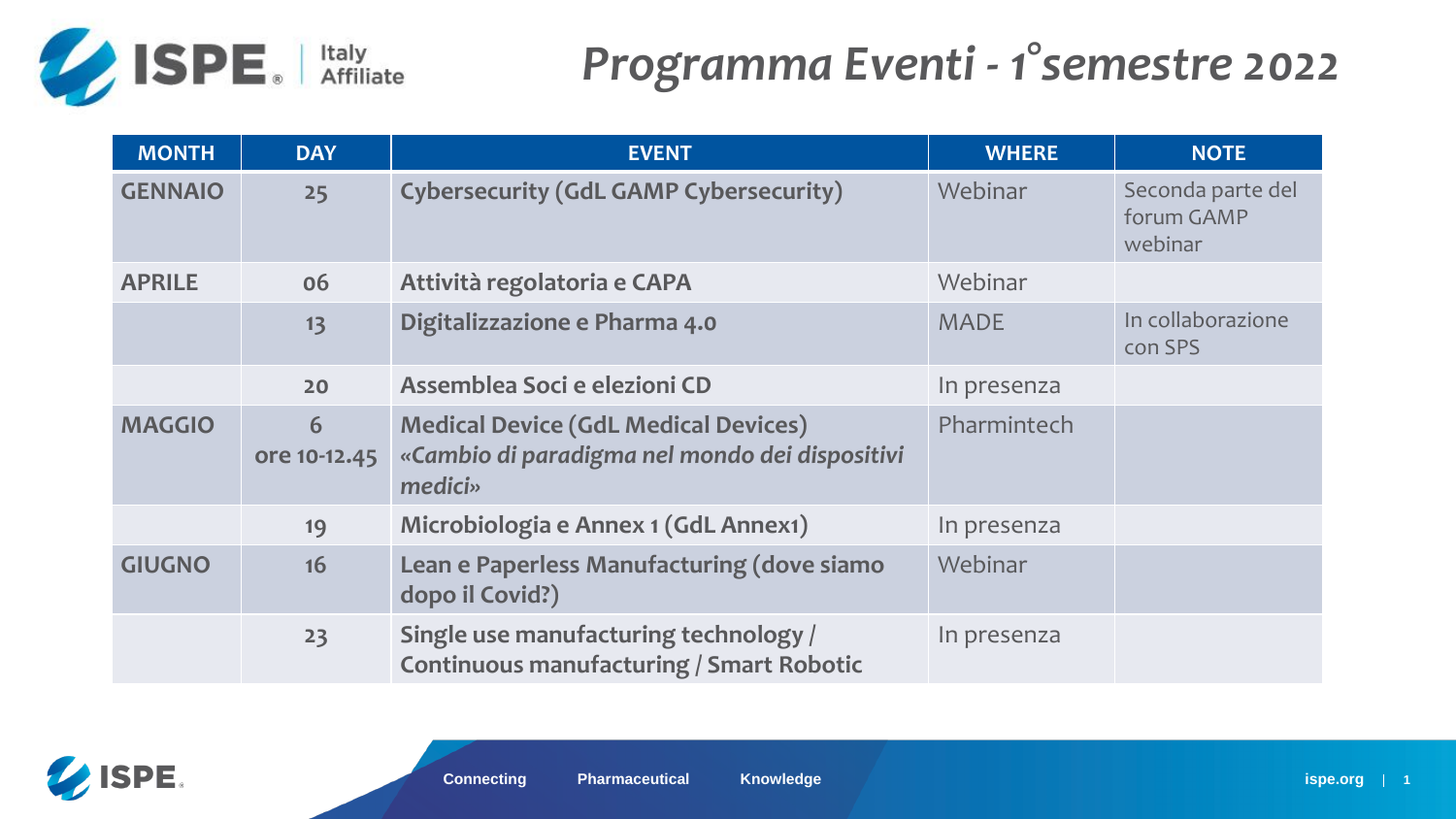

### *Programma Eventi - 2°semestre 2022*

| <b>MONTH</b>     | <b>DAY</b> | <b>EVENT</b>                                   | <b>WHERE</b> | <b>NOTE</b>     |
|------------------|------------|------------------------------------------------|--------------|-----------------|
| <b>LUGLIO</b>    | 13         | <b>ISPE Summer Night</b>                       | In presenza  |                 |
| <b>SETTEMBRE</b> | 14         | <b>Cleaning validation</b>                     | Webinar      |                 |
|                  | 28         | <b>Sustainability 2.0 (GdL Sustainability)</b> | In presenza  |                 |
| <b>OTTOBRE</b>   | 20         | <b>GAMP Forum &amp; Cybersecurity</b>          | In presenza  |                 |
| <b>NOVEMBRE</b>  | 17         | <b>Cold Chain (GdL Cold Chain)</b>             | In presenza  |                 |
|                  | <b>TBD</b> | <b>Biotech/Terapie Innovative</b>              | <b>TBD</b>   | In collaborazio |
| <b>DICEMBRE</b>  | 14         | <b>ISPE Christmas Night</b>                    | In presenza  |                 |



### **The Con ASCCA e PDA**

**ispe.org** | 2